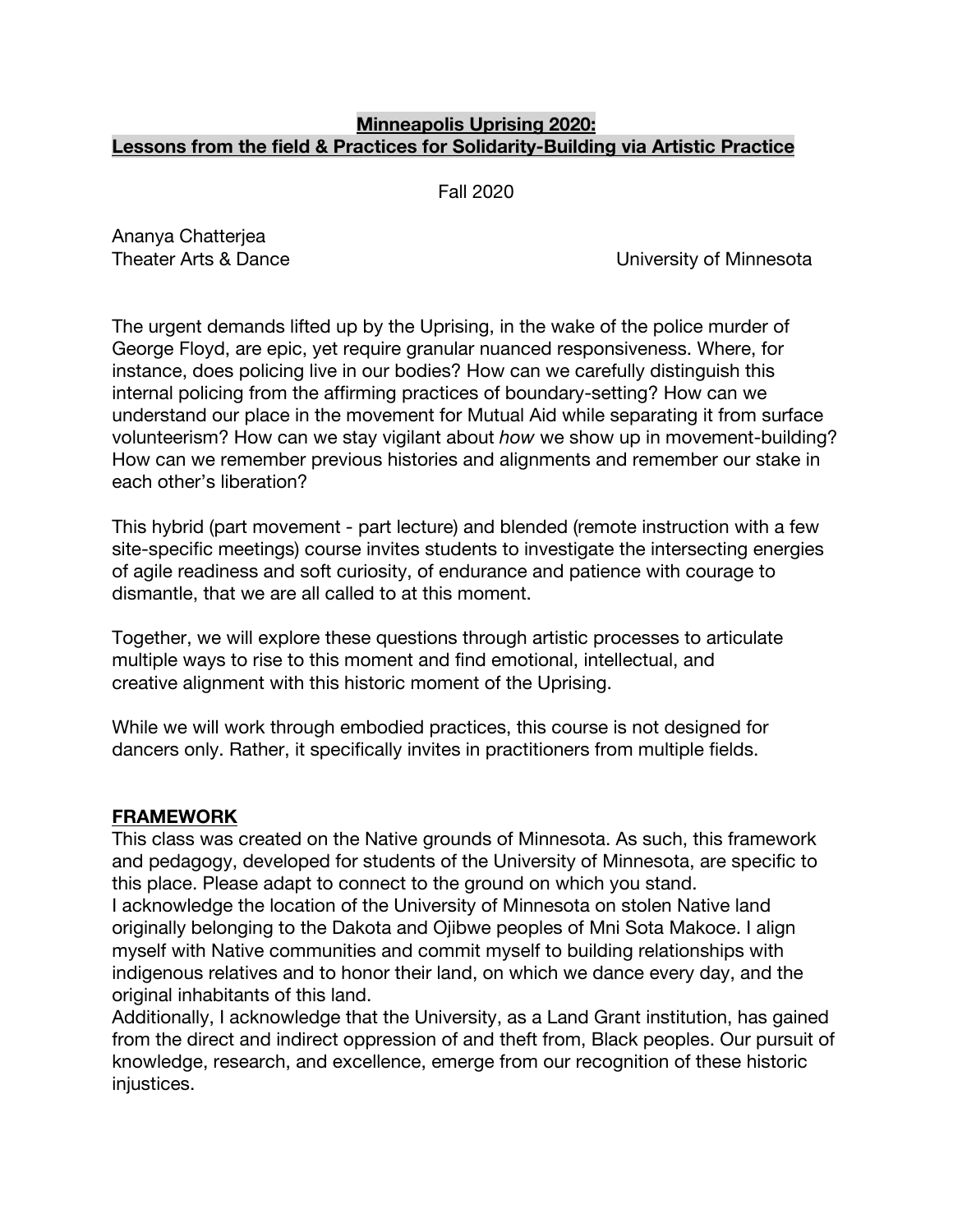In my pedagogy, I invite you to join me in acknowledging the injustices Native and Black peoples have historically and currently experience in our society, and to honor the many histories of resistance that bring us to this day.

This course is designed with the belief that we become the artists and thinkers the world needs when we are able to look at our universe through the eyes of oppressed peoples.

## **GROUND RULES**

1. Please come to class with the assigned readings completed so we can move forward with our investigations.

2. Please come with the intention of building knowledge and compassion. Hate speech is disallowed and considered questions are encouraged.

3. Some of our investigations might become emotionally heavy: We are building capacity to hold these conversations. Please take responsibility for yourself and take a time out, or signal what support is needed, and take a break. Return when you are ready.

4. Please hold flexibility. I have some sessions scheduled to meet outside but I will be watching the weather and sometimes will need to switch out the schedule in case of rain/cold.

### **Materials**

Most of the materials for this class are online (Links included). There is one required textbook: Adrienne Maree Brown: *Emergent Strategy: Shaping Change, Changing Worlds* (2017). AK Press.

## **WEEKLY BREAKDOWN**

 $*$  = in-class work.  $++$  = materials assigned for homework, in preparation for class that day)

### Week one: State of the world

Opening Discussion: Where are we? What is the definition of uprising? What are the images and energies of Uprising that we retain in our bodies?

\*Junauda Petrus: Give the Police Departments to the Grandmothers (https://vimeo.com/426276718)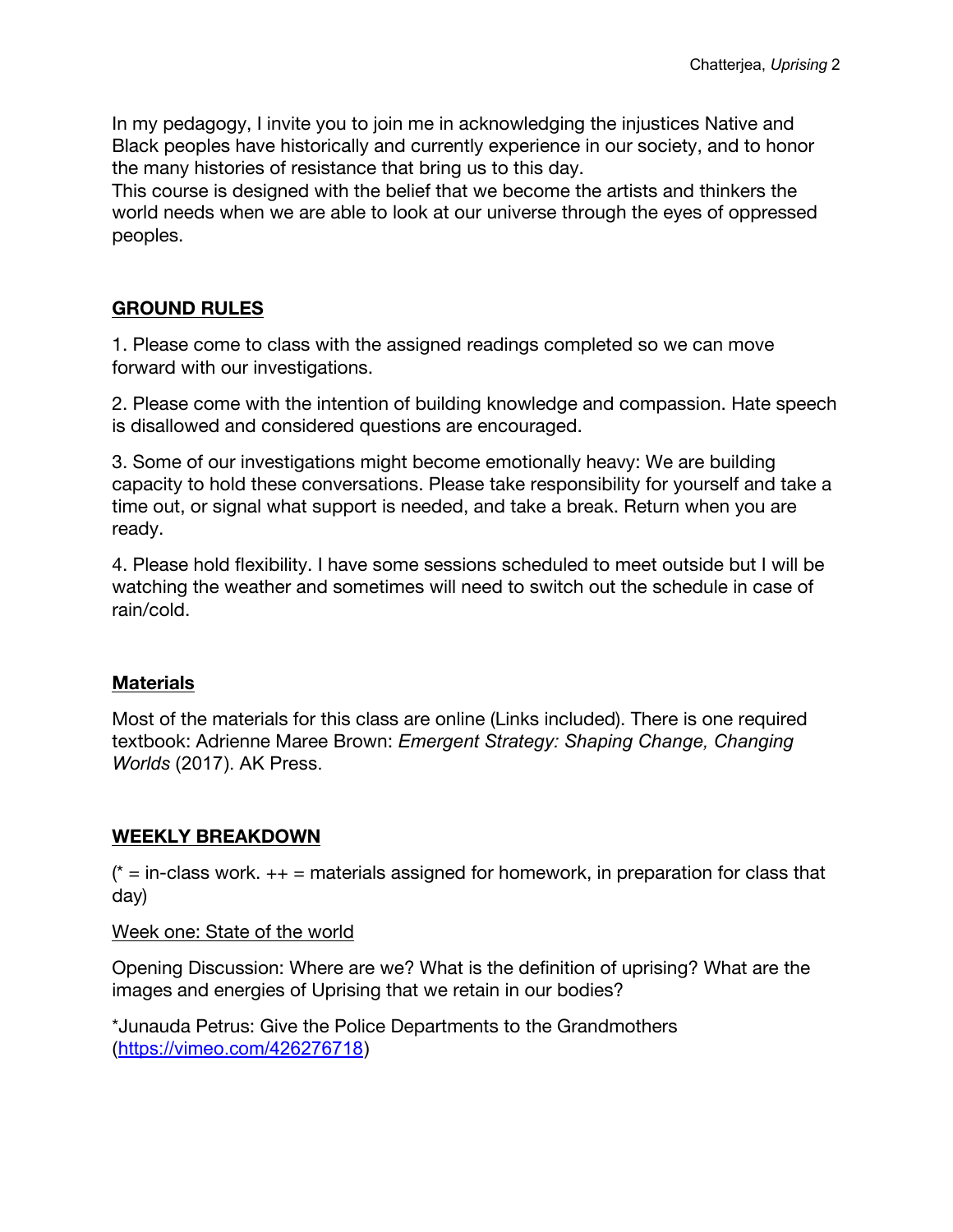\*I Love: TruthMaze

(https://www.youtube.com/watch?v=9iELtCdmMiU&feature=share&fbclid=IwAR1ASz5s DaGBP-AEk\_ShlrlsZ57J3lio8FmXj3o-tvCBY9QOqI-A2F0QzOE)

\*Black MN Love Letter (https://docs.google.com/document/u/2/d/e/2PACX-1vRvFVFCECnBwhVXGW2DpViiMHuZy98fjvurvBCiGhn004qVef6ZtltCgKaIhOZrxnSbr N\_IJEi2Xu48/pub)

\*Movement Exploration: What happened this year? How can we trace the range of emotions we have traversed, both articulating these states of being What is the weight of angularity / curvilinearity in this situation? What kinds of choreographic devices are relevant?

# Week 2 : Beginnings

++Assigned reading: Love History Hope (https://www.startribune.com/3-black-twincities-authors-reflect-on-love-history-hope-after-george-floydkilling/570671041/?refresh=true)

\*Sharon Day: What will you do for Love? (https://www.wisdomdances.com/climatewater-and-healing-grace/)

\*Movement Exploration: What is Policing? What is a boundary vs a border? What are embodied responses to being policed?

Week 3: Holding Multiplicity & Healing

\*Meditations on Triangle and Lotus

Movement Explorations: Boundary-setting vs border-dissolving

[Meet on site]

## Week 4: Policing and Toxicity

++Assigned reading: MPD 150 Report (https://www.mpd150.com/report/overview/)

\*Discussion and Movement Exploration: Who/what is/are policed in dance/theater/performance/art? What kinds of borders are transgressed every day? What kind of boundaries do we want to protect? How can we meet the moment of dismantling policing with clarity, so we do not internalize its structures?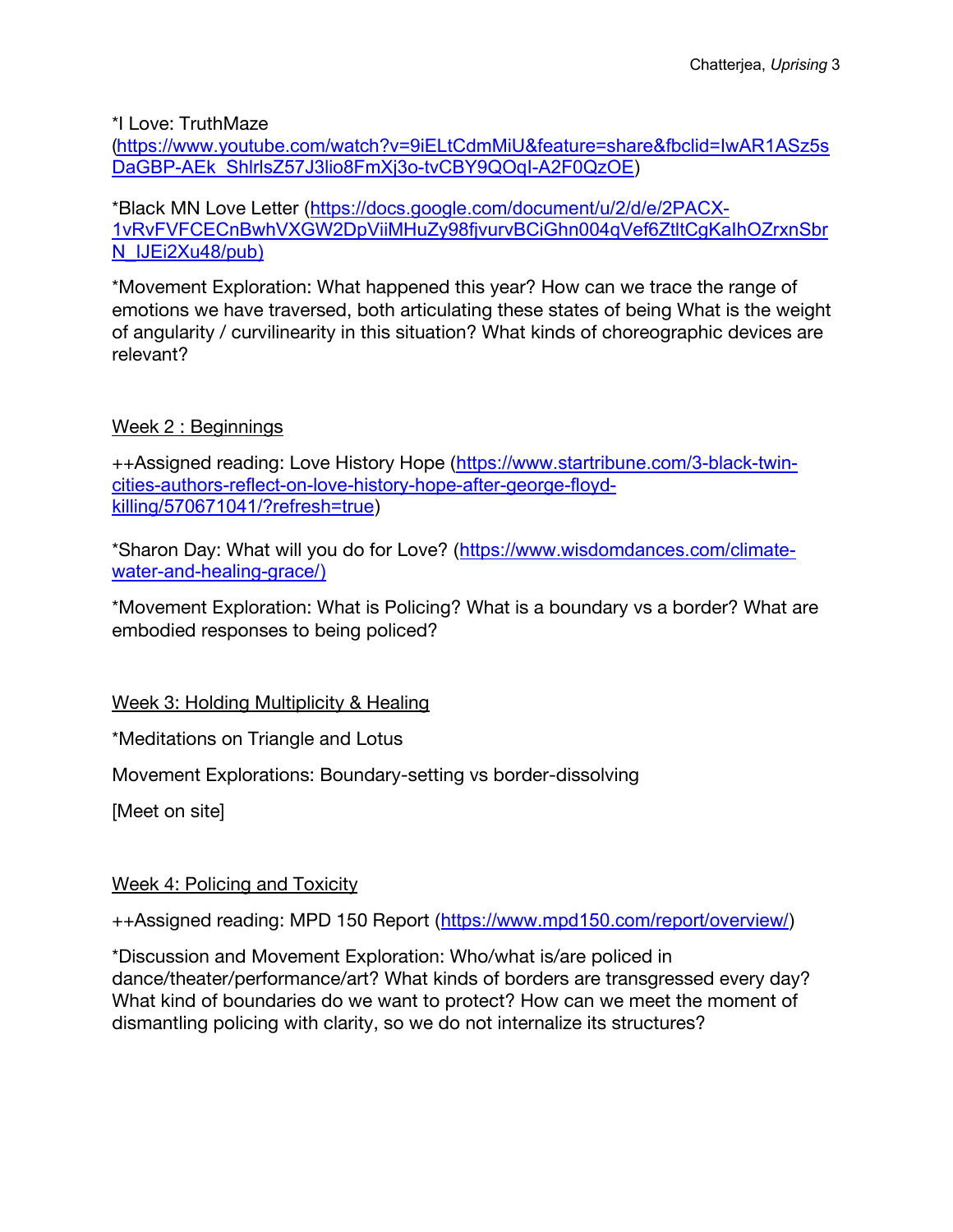### Week 5: Difference and Multiple pandemics

++How do we understand Safety? How do embody internalized notions of protecting ourselves even as stretch ourselves in new and different ways? https://www.mpd150.com/report/alternatives/

\*Warrior practices: This is a movement practice that explores the principle of opposition in the yogic warrior series such that it combines fierce strength and nimble length. We will explore the notion of building in protection for the knees, the hip joints, such that the torso can find its maximum elongation without injury.

### Week 6: Bringing the body into alignment: Moving into Heart-Healing

\*Brave Space vs Safe Space: Mickey Scott-Bey Jones

https://onbeing.org/wp-content/uploads/2019/10/An-Invitation-to-Brave-Space.pdf

++Assigned listening: Mickey Scott-Bey Jones https://www.ctznwell.org/ctznpodcast/brave-space-not-safe-space-micky-scottbey-jones

\*Balances: Nikki Giovanni https://www.poetrynook.com/poem/balances

\*Creative Interventions Toolkit, sections Introduction, Taking Accountability, and Working Together: http://www.creativeinterventions.org/tools/toolkit/?fbclid=IwAR1KFDa3P0sMSpoDcVoOeLpmGy3lkNVnXzY Zi4v1vZFFVS9DpEv\_ynUuV7M

++Street Somatics: Prentice Hemphill https://soundcloud.com/bioneers/somaticstrauma-healing-and-social-change (Links to an external site.) ++Prentice Hempfill: Contagion, Consent, and Connection https://prentishemphill.com/blog (Links to an external site.)

## Week 7: Holding Care-Work with Revolution

Visit with Samantha Pree-Gonzalez

++Assigned reading (in preparation): Introduction from *Emergent Strategy*

### Week 8: Investigating Self and preparing to move out

++Assigned reading: Moving from Race to Culture (Ramsey County Cultural Wellness Center)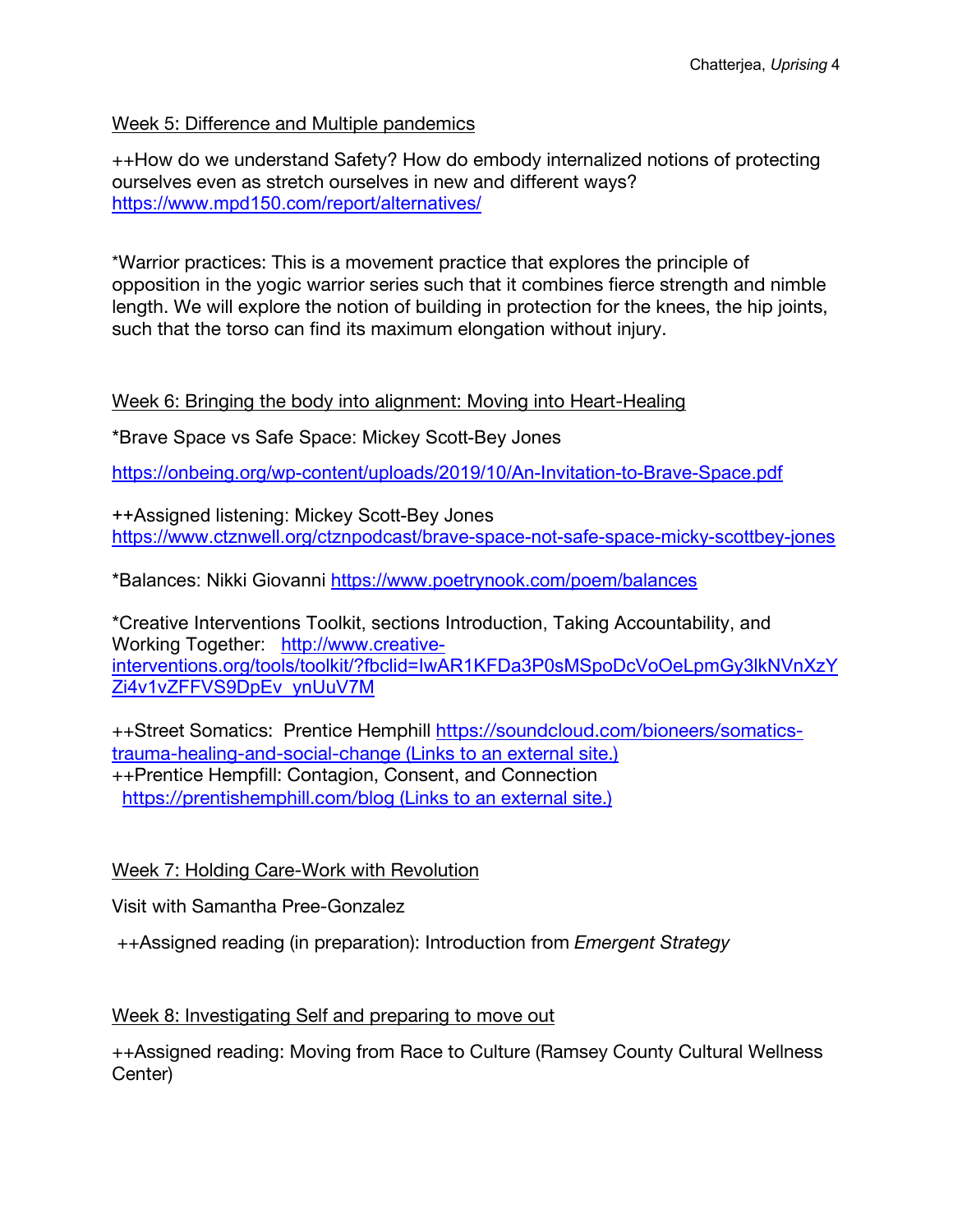Movement practice: Identifying centers so we can affirm and move in different directions.

### Week 9: Safety Rituals

++Assigned reading: Mia Mingus: Pod-Mapping

https://batjc.wordpress.com/readingsmedia/?fbclid=IwAR0PoQkP89Nbz8A6s\_IwAGDxXgCaThf4HzcUQt\_4EAXPcpBqlj2KD H8TU7w (Links to an external site.)

\*Movement exercise: Pod Mapping

\*Circle practices: What is a circle practice? What is the kinesthetic experience of a circle? How do pods overlap with circles?

## Week 10: Justice and Accountability

++Assigned Reading: Community Accountability: http://www.usprisonculture.com/blog/wpcontent/uploads/2012/03/commaccountabilityincite.pdf (Links to an external site.)

\*Fania Davis: What is Justice

https://www.youtube.com/watch?v=VhJU69bplYM

\*Dancing Accountability: what does it mean to you?

## Week 11: Strategizing inside Movement Building

++Adrienne Maree Brown: Principles of Emergent Strategy, Elements of Emergent Strategy, Fractals, Intentional Adaptation

Movement explorations: Fractals and Adaptations

Week 12: Break

## Week 13: Building movement stamina

++Adrienne Maree Brown: Interdependence and Decentralization, Non-linear and iterative, Resilience